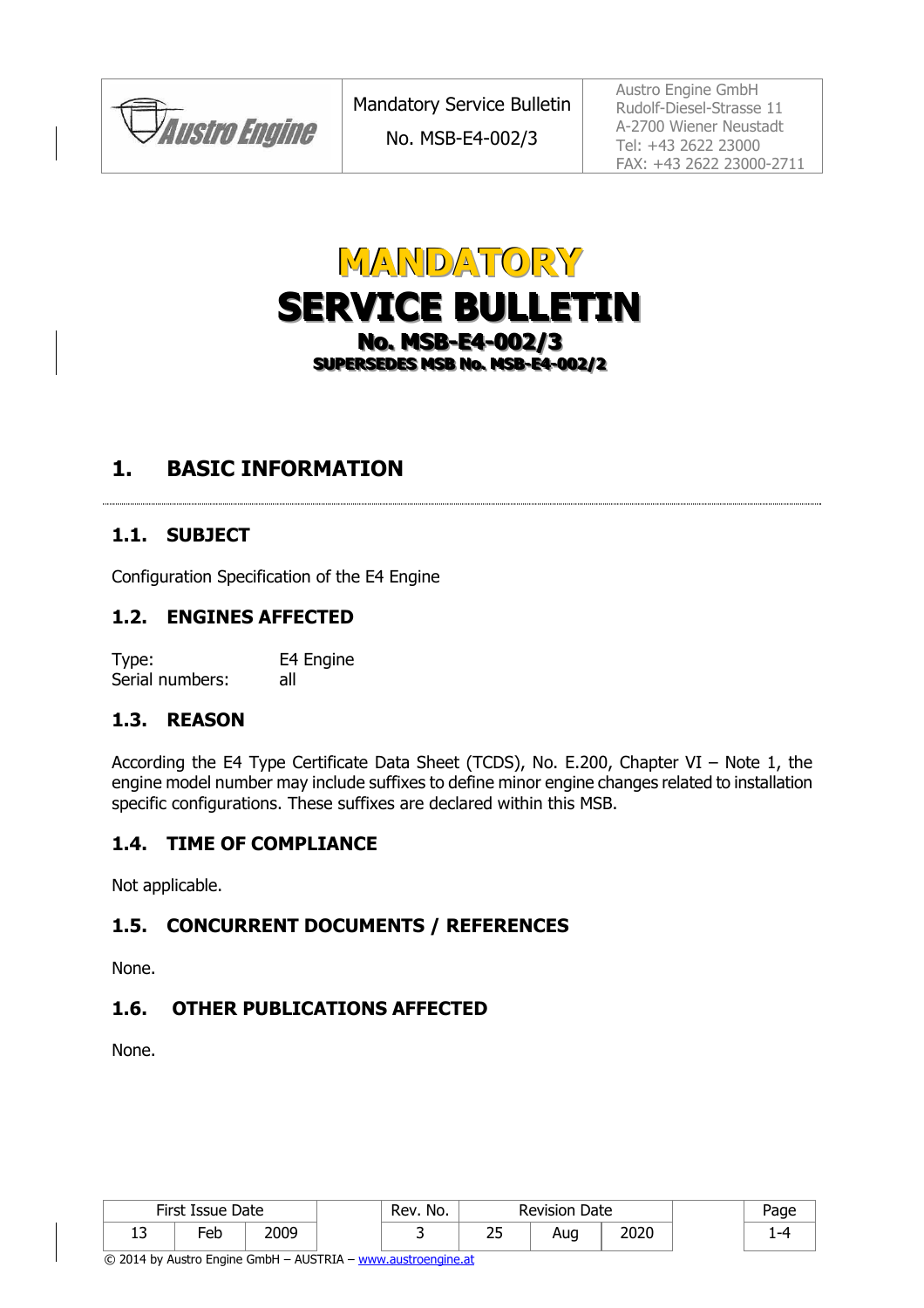

#### No. MSB-E4-002/3

# **2. TECHNICAL DETAILS**

#### **2.1. ACCOMPLISHMENT / INSTRUCTIONS**

General: E4**-x ,** E4P-**x** … (suffix **x** could be A, B, C, …)

The following table defines the actual installation configurations of the E4 series.

| <b>Model</b> | <b>Serial Numbers</b>                                    |     | <b>Configuration Specification</b>         | <b>Remarks</b> |
|--------------|----------------------------------------------------------|-----|--------------------------------------------|----------------|
| $E4-A$       | E4-A-00001                                               | and | <b>Basic Configuration</b>                 |                |
|              | subsequent                                               |     |                                            |                |
| $E4-B$       | E4-B-00001                                               | and | Manifold intake opposite direction;        |                |
|              | subsequent                                               |     | Different connecting angle of turbocharger |                |
|              |                                                          |     | inlet hose.                                |                |
| $E4-C$       | E4-C-00001                                               | and | Manifold intake opposite direction;        |                |
|              | subsequent                                               |     | Different connecting angle of turbocharger |                |
|              | inlet hose;                                              |     | for SW                                     |                |
|              |                                                          |     | Different Assy Return Line.                | Versions refer |
| $E4P-B$      | E4P-B-00001 and<br>Manifold intake opposite direction;   |     | to SB-003                                  |                |
|              | subsequent<br>Different connecting angle of turbocharger |     |                                            |                |
|              | inlet hose;                                              |     |                                            |                |
|              |                                                          |     | Increased take-off power.                  |                |
| E4P-C        | E4P-C-00001 and                                          |     | Manifold intake opposite direction;        |                |
|              | subsequent                                               |     | Different connecting angle of turbocharger |                |
|              |                                                          |     | inlet hose;                                |                |
|              |                                                          |     | Different Assy Return Line;                |                |
|              |                                                          |     | Increased take-off power.                  |                |

| First Issue Date |          | No.<br>Rev. | <b>Revision Date</b> |         |     |      |  |
|------------------|----------|-------------|----------------------|---------|-----|------|--|
| ∸                | -<br>⊦eb | 2UUC        |                      | חר<br>້ | Aua | 2020 |  |

© 2014 by Austro Engine GmbH – AUSTRIA – www.austroengine.at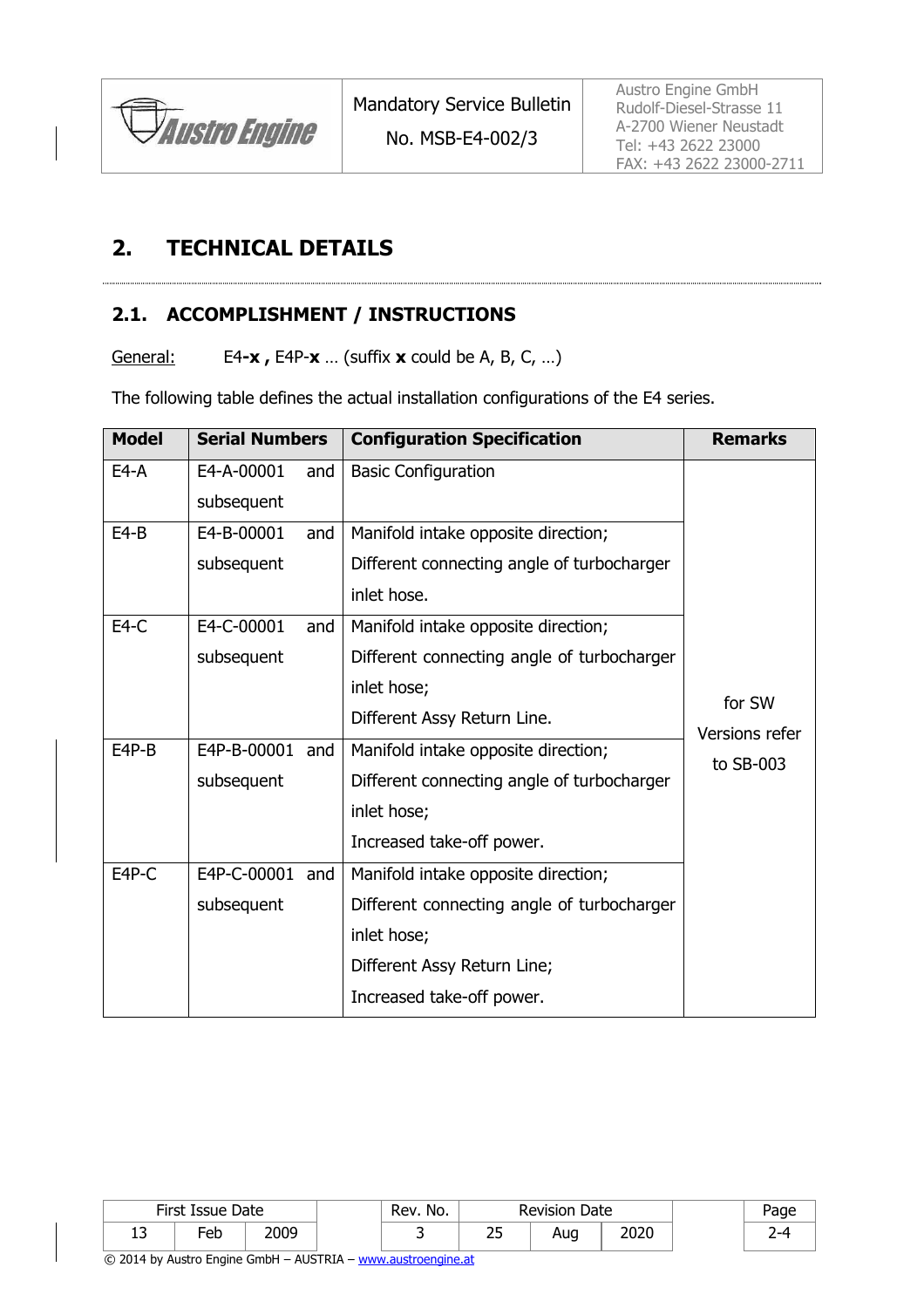

No. MSB-E4-002/3

The following table provides additional E4 engine configuration produced by WDAE Production **Organisation** 

| <b>Model</b> | <b>Serial Number</b>  | <b>Configuration Specification</b>  | <b>Remarks</b>        |
|--------------|-----------------------|-------------------------------------|-----------------------|
| $E4-A$       | E4-A-156W00001 and    | <b>Basic Configuration</b>          |                       |
|              | subsequent            |                                     |                       |
| $E4-B$       | E4-B-156W00001 and    | Manifold intake opposite direction; |                       |
|              | subsequent            | Different connecting<br>angle of    | for SW Versions refer |
|              |                       | turbocharger inlet hose.            | to $SB-003$           |
| $E4-C$       | E4-C-156W00001<br>and | Manifold intake opposite direction; |                       |
|              | subsequent            | Different connecting<br>angle of    |                       |
|              |                       | turbocharger inlet hose;            |                       |
|              |                       | Different Assy Return Line.         |                       |

#### **2.2. ILLUSTRATIONS**

None.

#### **2.3. MASS (WEIGHT)**

Not affected.

#### **2.4. APPROVAL STATEMENT**

# **3. THE TECHNICAL CONTENT OF THIS DOCUMENT HAS BEEN APPROVED UNDER THE AUTHORITY OF DOA REF. EASA.21J.399.**

### **3. PLANNING INFORMATION**

### **3.1. MATERIAL & AVAILABILITY**

Not applicable.

#### **3.2. SPECIAL TOOLS**

Not applicable.

#### **3.3. LABOR EFFORT**

| First Issue Date |            | Rev. No. | <b>Revision Date</b> |    | 'age |      |                       |
|------------------|------------|----------|----------------------|----|------|------|-----------------------|
| ∸                | - 1<br>-eb | ח∩ר      |                      | بے | Aug  | הרחר | $\tilde{\phantom{a}}$ |

© 2014 by Austro Engine GmbH – AUSTRIA – www.austroengine.at